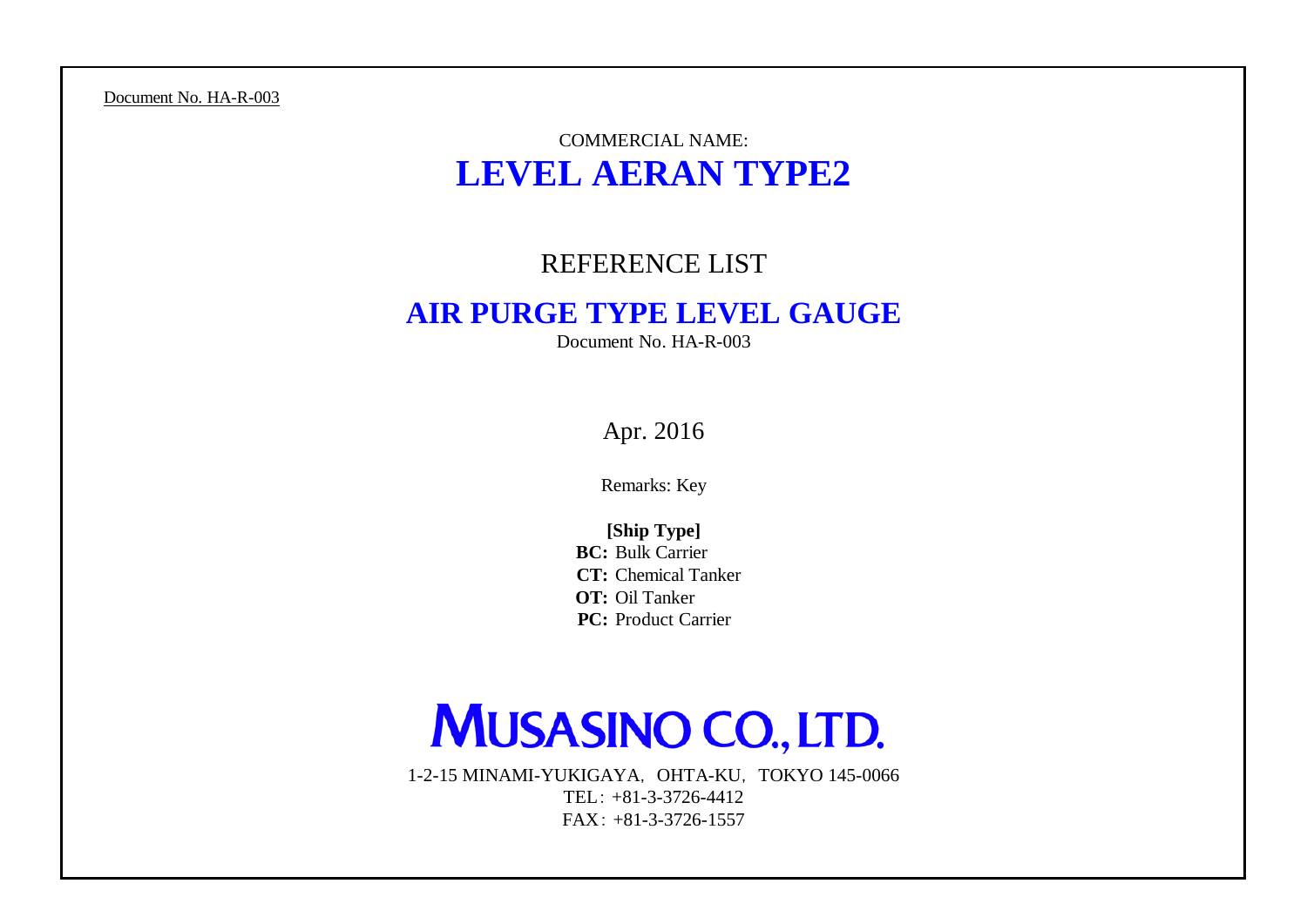|                | <b>ACCOMPLISHMENT RECORD OF LEVEL AERAN TYPE2</b> |                             |                               |            |           |              |             |                         |                |                  |            |  |  |
|----------------|---------------------------------------------------|-----------------------------|-------------------------------|------------|-----------|--------------|-------------|-------------------------|----------------|------------------|------------|--|--|
| No.            | <b>SHIP OWNER</b>                                 | <b>SHIP NAME</b>            | <b>SHIP BUILDER</b>           |            | H. NO     | <b>CLASS</b> | <b>TYPE</b> | <b>CAPACITY</b>         | <b>QTY</b>     | <b>TANKS</b>     | <b>DEL</b> |  |  |
| 1              | <b>DOUUN KISENN/MTMM</b>                          | CHEMBULK WESTPORT KITANIHON |                               | <b>JPN</b> | 360       | <b>NK</b>    | CT          | 30,000 dwt              | 29             | WBT/DRAFT/FO/DO  | 2005       |  |  |
| $\overline{2}$ | <b>STX POS Shipmanagement</b>                     | <b>Bum Mi</b>               | <b>DAEDONG</b>                | <b>KOR</b> | 413       | <b>KR</b>    | CT          | 10,500 dwt              | $\overline{4}$ | <b>WBT</b>       | 2006       |  |  |
| 3              | <b>STX POS Shipmanagement</b>                     | Bum Woo                     | <b>DAEDONG</b>                | <b>KOR</b> | 414       | <b>KR</b>    | <b>CT</b>   | 10,500 dwt              | $\overline{4}$ | <b>WBT</b>       | 2006       |  |  |
| $\overline{4}$ | Hisafuku                                          |                             | <b>INP HEAVY INDUSTRIES</b>   | <b>JPN</b> | 1155      | <b>NK</b>    | CT          | 10,500 dwt              | 21             | WBT/DRAFT        | 2006       |  |  |
| 5              | <b>SNOW SHIP</b>                                  |                             | <b>MIURA</b>                  | <b>JPN</b> | 1303      | <b>BV</b>    | <b>LPG</b>  | 8,500 dwt               | 11             | WBT/DRAFT        | 2006       |  |  |
| 6              | <b>WINDERMERE</b>                                 |                             | <b>MIURA</b>                  | <b>JPN</b> | 1305      | <b>BV</b>    | <b>LPG</b>  | 8,500 dwt               | 11             | <b>WBT/DRAFT</b> | 2006       |  |  |
| 7              | <b>SNOW SHIP</b>                                  |                             | <b>MIURA</b>                  | <b>JPN</b> | 1315      | <b>BV</b>    | <b>LPG</b>  | 8,500 dwt               | 11             | WBT/DRAFT        | 2006       |  |  |
| 8              | <b>TAIHEIYO KISEN</b>                             | NOSHIRO MARU                | <b>OSHIMA</b>                 | <b>JPN</b> | 10309     | <b>NK</b>    | <b>BC</b>   | 90,000 gt               | 15             | <b>WBT</b>       | 2006       |  |  |
| 9              | <b>TEEKAY SHIPPING</b>                            | <b>Tianlong Spirit</b>      | <b>BOHAI</b>                  | <b>CHI</b> | BH508G1-4 | <b>LR</b>    | <b>OT</b>   | 159,000 dwt             | 26             | WBT/DRAFT/FO/DO  | 2007       |  |  |
| 10             | <b>TEEKAY SHIPPING</b>                            | Jiaolong Spirit             | <b>BOHAI</b>                  | <b>CHI</b> | BH508G1-5 | <b>LR</b>    | <b>OT</b>   | 159,000 dwt             | 26             | WBT/DRAFT/FO/DO  | 2007       |  |  |
| 11             | Hisafuku                                          |                             | <b>INP HEAVY INDUSTRIES</b>   | <b>JPN</b> | 1156      | <b>NK</b>    | <b>CT</b>   | 10,500 dwt              | 21             | WBT/DRAFT        | 2007       |  |  |
| 12             | <b>DOUUN KISENN/MTMM</b>                          |                             | <b>KITANIHON</b>              | <b>JPN</b> | 370       | <b>NK</b>    | <b>CT</b>   | 33,000 dwt              | 31             | WBT/DRAFT        | 2007       |  |  |
| 13             | <b>WINDERMERE</b>                                 |                             | <b>MIURA</b>                  | <b>JPN</b> | 1320      | <b>BV</b>    | <b>LPG</b>  | 8,500 dwt               | 11             | WBT/DRAFT        | 2007       |  |  |
| 14             | <b>SHOUN KAIUN</b>                                |                             | <b>MAEHATA</b>                | <b>JPN</b> | 281       | <b>NK</b>    | PC          | 749 GT                  | 6              | FO/DO            | 2007       |  |  |
| 15             | NIHON TANKA                                       |                             | <b>HAKATA</b>                 | <b>JPN</b> | 687       | <b>NK</b>    | PC          | $6,000$ Km <sup>3</sup> | 19             | WBT/DRAFT        | 2007       |  |  |
| 16             | <b>IINO KAIUN</b>                                 |                             | SHIN KURUSHIMA                | <b>JPN</b> | 5488      | <b>NK</b>    | <b>CT</b>   | 25,000 dwt              | 20             | <b>WBT/DRAFT</b> | 2007       |  |  |
| 17             | YAMATO KISEN                                      |                             | <b>HIGAKI</b>                 | <b>JPN</b> | 607       | <b>BV</b>    | PC          | 12,650 dwt              | 6              | FO/DO            | 2007       |  |  |
| 18             | <b>CLIPPER</b>                                    |                             | TSUJI HEAVY INDUSTRIES        | <b>CHI</b> | 0003      | <b>ABS</b>   | <b>BC</b>   | 30,000 dwt              | 14             | FO/DO            | 2007       |  |  |
| 19             | <b>CLIPPER</b>                                    |                             | <b>TSUJI HEAVY INDUSTRIES</b> | <b>CHI</b> | 0004      | <b>ABS</b>   | <b>BC</b>   | 30,000 dwt              | 14             | FO/DO            | 2007       |  |  |
| 20             | <b>CLIPPER</b>                                    |                             | TSUJI HEAVY INDUSTRIES        | <b>CHI</b> | 0005      | <b>ABS</b>   | <b>BC</b>   | 30,000 dwt              | 14             | FO/DO            | 2007       |  |  |
| 21             | <b>KOMAYA SHIPPING</b>                            |                             | <b>ASAKAWA</b>                | <b>JPN</b> | 565       | <b>BV</b>    | <b>LPG</b>  | 11,000 $m^3$            | 14             | <b>WBT</b>       | 2007       |  |  |
| 22             | <b>IRAN SHIPPING</b>                              | <b>RAHIM</b>                | YANGZHOU DAYANG               | <b>CHI</b> | DY109     | <b>BV</b>    | <b>BC</b>   | 53,000 dwt              | 40             | WBT/DRAFT/FO/DO  | 2007       |  |  |
| 23             | <b>IRAN SHIPPING</b>                              | <b>KARIM</b>                | YANGZHOU DAYANG               | <b>CHI</b> | DY110     | <b>BV</b>    | BC          | 53,000 dwt              | 40             | WBT/DRAFT/FO/DO  | 2007       |  |  |
| 24             | <b>HONG LAM MARINE</b>                            | <b>PRECEDENCE</b>           | <b>GUANGZHOU HANGTONG</b>     | <b>CHI</b> | HT062005  | <b>BV</b>    | <b>CT</b>   | 9,000 dwt               | $\overline{4}$ | <b>DRAFT</b>     | 2007       |  |  |
| 25             | <b>ASAHI TANKAER</b>                              |                             | <b>NIIGATA</b>                | <b>JPN</b> | N0027     | <b>NK</b>    | <b>CT</b>   | 4,500 GT                | $\overline{2}$ | <b>DRAFT</b>     | 2007       |  |  |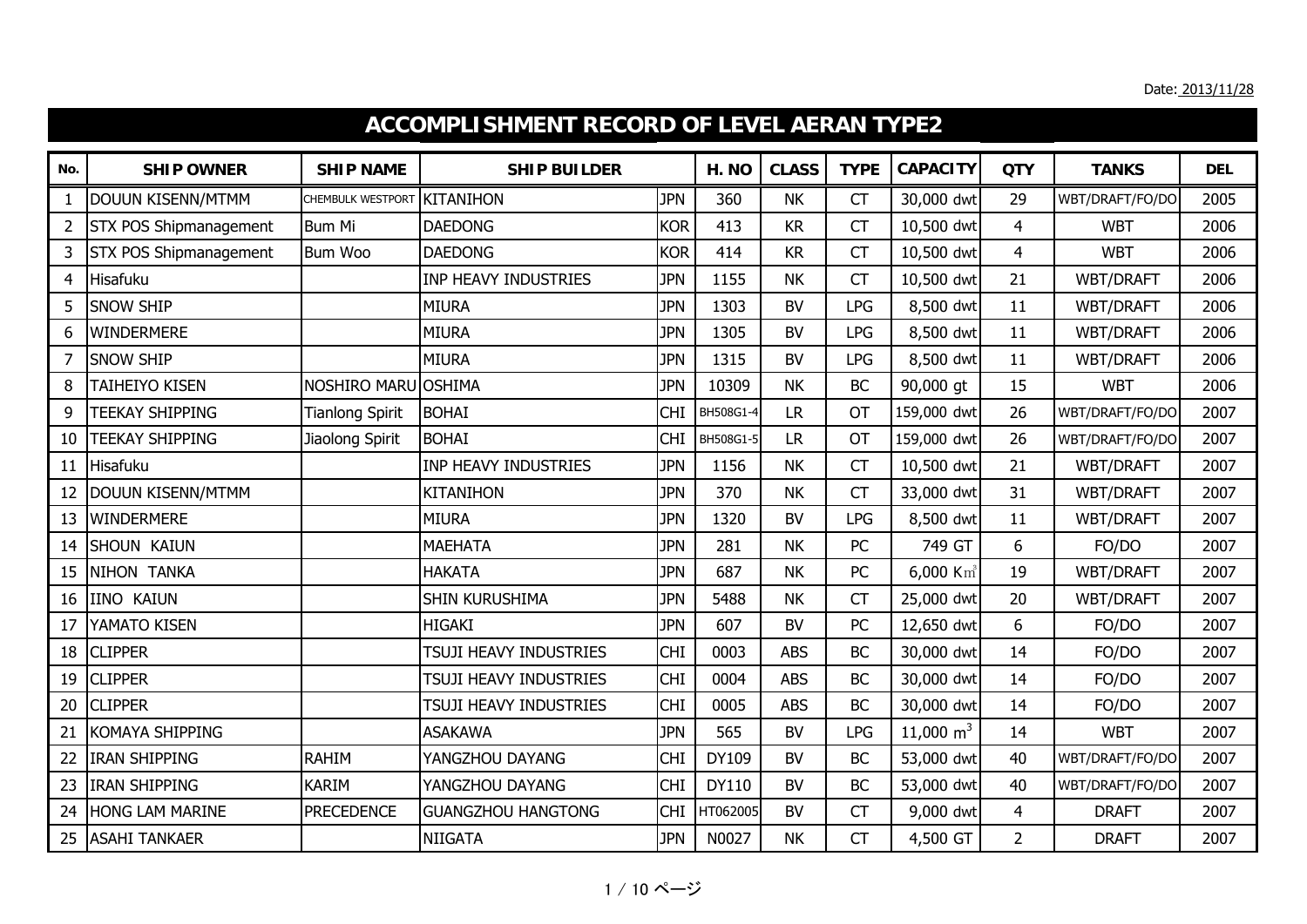|     | <b>ACCOMPLISHMENT RECORD OF LEVEL AERAN TYPE2</b> |                    |                        |            |               |              |             |                     |                |                  |            |  |  |
|-----|---------------------------------------------------|--------------------|------------------------|------------|---------------|--------------|-------------|---------------------|----------------|------------------|------------|--|--|
| No. | <b>SHIP OWNER</b>                                 | <b>SHIP NAME</b>   | <b>SHIP BUILDER</b>    |            | H. NO         | <b>CLASS</b> | <b>TYPE</b> | <b>CAPACITY</b>     | <b>QTY</b>     | <b>TANKS</b>     | <b>DEL</b> |  |  |
| 26  | <b>ASAHI TANKAER</b>                              |                    | NIIGATA                | <b>JPN</b> | N0028         | <b>NK</b>    | <b>CT</b>   | 4,500 GT            | $\overline{2}$ | <b>DRAFT</b>     | 2008       |  |  |
| 27  | <b>ASAHI TANKAER</b>                              |                    | <b>NIIGATA</b>         | <b>JPN</b> | N0029         | <b>NK</b>    | <b>CT</b>   | 4,500 GT            | $\overline{2}$ | <b>DRAFT</b>     | 2008       |  |  |
| 28  | <b>SETSUYO KISEN</b>                              |                    | <b>HIGAKI</b>          | <b>JPN</b> | 621           | <b>ABS</b>   | PC          | 12,650 dwt          | $\overline{4}$ | FO/DO            | 2008       |  |  |
| 29  | <b>CLIPPER</b>                                    |                    | TSUJI HEAVY INDUSTRIES | <b>CHI</b> | 0006          | <b>ABS</b>   | <b>BC</b>   | 30,000 dwt          | 14             | FO/DO            | 2008       |  |  |
| 30  | <b>CLIPPER</b>                                    |                    | TSUJI HEAVY INDUSTRIES | <b>CHI</b> | 0007          | <b>ABS</b>   | <b>BC</b>   | 30,000 dwt          | 14             | FO/DO            | 2008       |  |  |
| 31  | <b>CLIPPER</b>                                    |                    | TSUJI HEAVY INDUSTRIES | <b>CHI</b> | 0008          | <b>ABS</b>   | <b>BC</b>   | 30,000 dwt          | 14             | FO/DO            | 2008       |  |  |
| 32  | <b>CLIPPER</b>                                    |                    | TSUJI HEAVY INDUSTRIES | <b>CHI</b> | 0009          | <b>ABS</b>   | <b>BC</b>   | 30,000 dwt          | 14             | FO/DO            | 2008       |  |  |
| 33  | <b>CLIPPER</b>                                    |                    | TSUJI HEAVY INDUSTRIES | <b>CHI</b> | 0010          | <b>ABS</b>   | <b>BC</b>   | 30,000 dwt          | 14             | FO/DO            | 2008       |  |  |
| 34  | <b>KOYO KAIUN</b>                                 |                    | <b>ASAKAWA</b>         | <b>JPN</b> | 563           | <b>NK</b>    | <b>CT</b>   | 14,000 dwt          | 37             | <b>WBT/DRAFT</b> | 2008       |  |  |
| 35  | <b>KOYO KAIUN</b>                                 |                    | <b>ASAKAWA</b>         | <b>JPN</b> | 568           | <b>NK</b>    | <b>CT</b>   | 14,000 dwt          | 37             | WBT/DRAFT        | 2008       |  |  |
| 36  | <b>IRAN SHIPPING</b>                              | 春和27               | YANGZHOU DAYANG        | <b>CHI</b> | <b>DY111</b>  | <b>BV</b>    | <b>BC</b>   | 53,000 dwt          | 40             | WBT/DRAFT/FO/DO  | 2008       |  |  |
| 37  | <b>IRAN SHIPPING</b>                              | <b>ALIM</b>        | YANGZHOU DAYANG        | <b>CHI</b> | <b>DY112</b>  | <b>BV</b>    | BC          | 53,000 dwt          | 40             | WBT/DRAFT/FO/DO  | 2008       |  |  |
| 38  | <b>IRAN SHIPPING</b>                              | <b>SALIM</b>       | YANGZHOU DAYANG        | <b>CHI</b> | <b>DY113</b>  | <b>BV</b>    | <b>BC</b>   | 53,000 dwt          | 40             | WBT/DRAFT/FO/DO  | 2008       |  |  |
| 39  | <b>IRAN SHIPPING</b>                              | <b>HAKIM</b>       | YANGZHOU DAYANG        | <b>CHI</b> | <b>DY114</b>  | <b>BV</b>    | <b>BC</b>   | 53,000 dwt          | 40             | WBT/DRAFT/FO/DO  | 2008       |  |  |
| 40  | SPLOSNA PLOVBA DOO                                | <b>NOVA GORICA</b> | YANGZHOU DAYANG        | <b>CHI</b> | DY131         | <b>BV</b>    | <b>BC</b>   | 53,000 dwt          | 40             | WBT/DRAFT/FO/DO  | 2008       |  |  |
| 41  | Tabuchi Kaiun                                     |                    | <b>FUKUOKA</b>         | <b>JPN</b> | F1271         | <b>NK</b>    | CT          | 19,900 dwt          | $\overline{2}$ | <b>FOT</b>       | 2008       |  |  |
| 42  | China Govt.                                       |                    | <b>KITANIHON</b>       | <b>JPN</b> | 390           | <b>NK</b>    | <b>CT</b>   | 19,500 dwt          | 6              | FO/DO            | 2008       |  |  |
| 43  | <b>IINO KAIUN</b>                                 |                    | <b>USUKI</b>           | <b>JPN</b> | 1712          | <b>NK</b>    | <b>CT</b>   | 19,900 dwt          | 18             | WBT/DRAFT        | 2008       |  |  |
| 44  | TSURUMI SUNMARINE                                 |                    | <b>NIIGATA</b>         | <b>JPN</b> | N0019         | <b>ABS</b>   | <b>CT</b>   | 11,500 dwt          | 25             | WBT/DRAFT        | 2008       |  |  |
| 45  | <b>COSMO KAIUN</b>                                |                    | SASAKI                 | <b>JPN</b> | 670           | <b>NK</b>    | <b>CT</b>   | $6,300 \text{ m}^3$ | 19             | WBT/DRAFT/FWT    | 2008       |  |  |
| 46  | Eizhen Chemical                                   |                    | <b>SASAKI</b>          | <b>JPN</b> | 664           | <b>BV</b>    | <b>CT</b>   | 12,000 dwt          | 12             | WBT/DRAFT        | 2008       |  |  |
| 47  | Eizhen Chemical                                   |                    | <b>SASAKI</b>          | <b>JPN</b> | 665           | <b>BV</b>    | <b>CT</b>   | 12,000 dwt          | 12             | WBT/DRAFT        | 2008       |  |  |
| 48  | <b>Toushin Marine</b>                             |                    | KUMAMOTO               | <b>JPN</b> | 448           | <b>NK</b>    | <b>CT</b>   | 8,500 dwt           | 17             | WBT/DRAFT        | 2008       |  |  |
| 49  | <b>IINO KAIUN</b>                                 |                    | <b>SHIN KURUSHIMA</b>  | <b>JPN</b> | 5561          | <b>NK</b>    | <b>CT</b>   | 25,000 dwt          | 20             | WBT/DRAFT        | 2008       |  |  |
| 50  | <b>TEEKAY SHIPPING</b>                            | Shenlong Spirit    | <b>BOHAI</b>           |            | CHI   BH508-6 | <b>LR</b>    | <b>OT</b>   | 159,000 dwt         | 26             | WBT/DRAFT/FO/DO  | 2008       |  |  |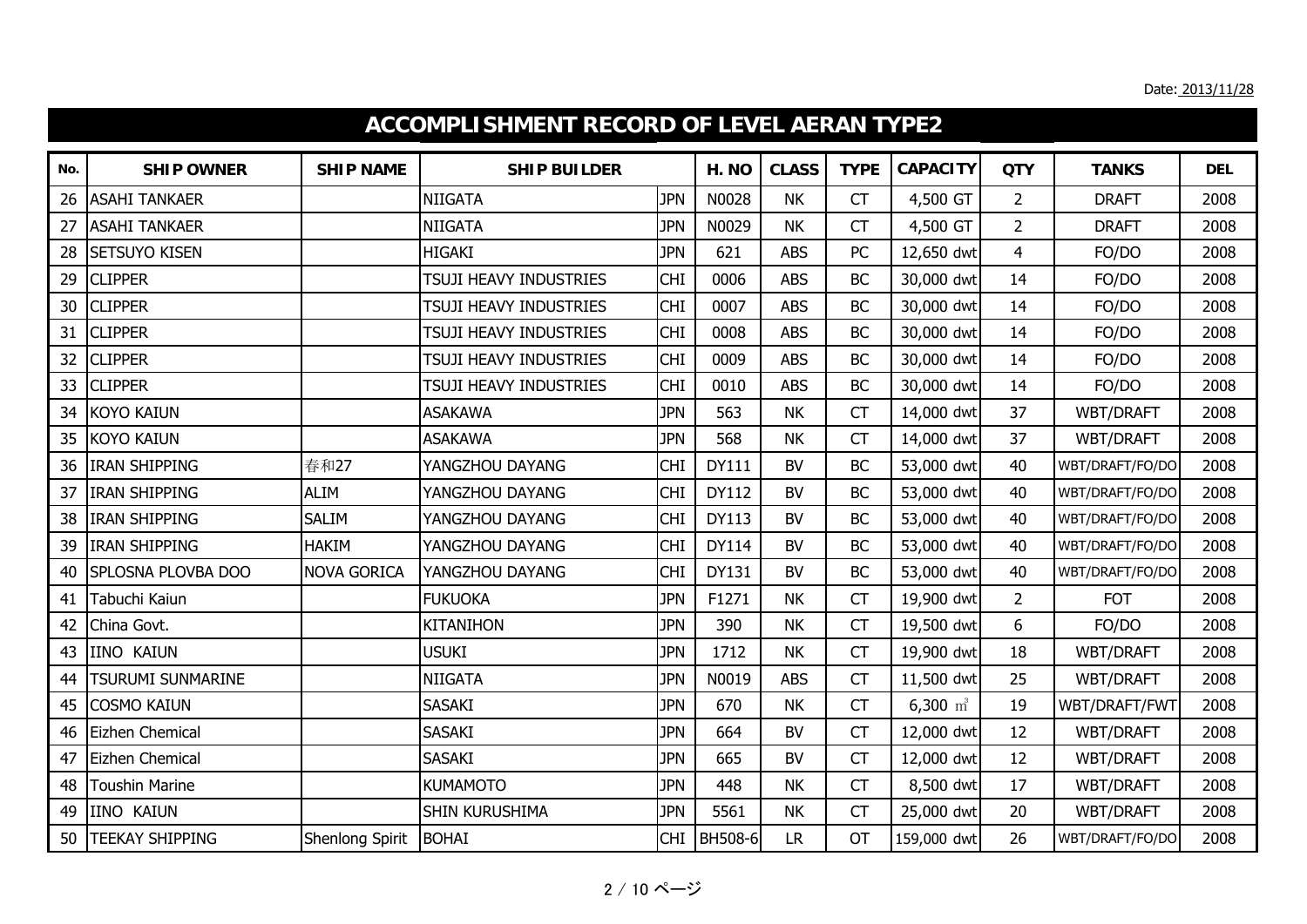|     | <b>ACCOMPLISHMENT RECORD OF LEVEL AERAN TYPE2</b> |                      |                              |            |              |              |             |                       |                |                  |            |  |  |
|-----|---------------------------------------------------|----------------------|------------------------------|------------|--------------|--------------|-------------|-----------------------|----------------|------------------|------------|--|--|
| No. | <b>SHIP OWNER</b>                                 | <b>SHIP NAME</b>     | <b>SHIP BUILDER</b>          |            | H. NO        | <b>CLASS</b> | <b>TYPE</b> | <b>CAPACITY</b>       | <b>QTY</b>     | <b>TANKS</b>     | <b>DEL</b> |  |  |
| 51  | <b>NYK</b>                                        | <b>SAGARJEET</b>     | <b>TSUNEISHI</b>             | <b>JPN</b> | SS109        | <b>NK</b>    | <b>BC</b>   | 58,100 dwt            | 8              | FO/DO            | 2008       |  |  |
| 52  | NISSINN SHIPPING                                  | <b>GL LA PAZ</b>     | <b>TSUNEISHI</b>             | <b>JPN</b> | SS079        | <b>NK</b>    | <b>BC</b>   | 58,100 dwt            | 8              | FO/DO            | 2008       |  |  |
| 53  | <b>NISSINN SHIPPING</b>                           | <b>GL CORONILLA</b>  | <b>TSUNEISHI</b>             | <b>JPN</b> | <b>SS080</b> | <b>NK</b>    | <b>BC</b>   | 58,100 dwt            | 8              | FO/DO            | 2008       |  |  |
| 54  | <b>FPMC</b>                                       | FPMC17               | <b>JINLING</b>               | <b>CHI</b> | JLZ060513    | <b>ABS</b>   | PC          | 46,000 dwt            | 38             | WBT/DRAFT/FO/DO  | 2008       |  |  |
| 55  | <b>FPMC</b>                                       | FPMC18               | <b>JINLING</b>               | <b>CHI</b> | JLZ060514    | <b>ABS</b>   | PC          | 46,000 dwt            | 38             | WBT/DRAFT/FO/DO  | 2008       |  |  |
| 56  | <b>FPMC</b>                                       | FPMC19               | <b>JINLING</b>               | <b>CHI</b> | JLZ060515    | <b>ABS</b>   | PC          | 46,000 dwt            | 38             | WBT/DRAFT/FO/DO  | 2008       |  |  |
| 57  | <b>HONG LAM MARINE</b>                            | Verity               | YANGZHOU KEJIN               | <b>CHI</b> | KJ-07035     | BV           | <b>CT</b>   | 11,000 dwt            | $\overline{4}$ | <b>DRAFT</b>     | 2008       |  |  |
| 58  | HONG LAM MARINE                                   | Vitesse              | YANGZHOU KEJIN               | <b>CHI</b> | KJ-07036     | <b>BV</b>    | <b>CT</b>   | 11,000 dwt            | $\overline{4}$ | <b>DRAFT</b>     | 2008       |  |  |
| 59  | <b>HONG LAM MARINE</b>                            | <b>SPECTRUM</b>      | YANGZHOU KEJIN               | <b>CHI</b> | KJ-07050     | <b>NK</b>    | <b>CT</b>   | 22,000 dwt            | 4              | <b>DRAFT</b>     | 2008       |  |  |
| 60  | <b>HONG LAM MARINE</b>                            | Splendour            | YANGZHOU KEJIN               | <b>CHI</b> | KJ-07051     | <b>NK</b>    | <b>CT</b>   | 22,000 dwt            | $\overline{4}$ | <b>DRAFT</b>     | 2008       |  |  |
| 61  | T.S.C of India Ltd.                               | SWARNA KALASH        | <b>JINLING</b>               | <b>CHI</b> | JLZ070501    | <b>LR</b>    | PC          | 47,000 dwt            | 38             | WBT/DRAFT/FO/DO  | 2008       |  |  |
| 62  | <b>Actif Shipping</b>                             |                      | <b>STX</b>                   | <b>KOR</b> | 3001         | <b>DNV</b>   | PC          | 115,900 dwt           | 44             | WBT/DRAFT/FO/DO  | 2008       |  |  |
| 63  | <b>Actif Shipping</b>                             |                      | <b>STX</b>                   | <b>KOR</b> | 3002         | <b>DNV</b>   | PC          | 115,900 dwt           | 44             | WBT/DRAFT/FO/DO  | 2008       |  |  |
| 64  | <b>Actif Shipping</b>                             |                      | <b>STX</b>                   | <b>KOR</b> | 3003         | <b>DNV</b>   | PC          | 115,900 dwt           | 44             | WBT/DRAFT/FO/DO  | 2008       |  |  |
| 65  | <b>Actif Shipping</b>                             |                      | <b>STX</b>                   | <b>KOR</b> | 3010         | <b>DNV</b>   | PC          | 115,900 dwt           | 44             | WBT/DRAFT/FO/DO  | 2008       |  |  |
| 66  |                                                   |                      | <b>STX</b>                   | <b>KOR</b> | 1245         | <b>KR</b>    | PC          | 49,900 dwt            | 14             | WBT/DRAFT        | 2008       |  |  |
| 67  |                                                   |                      | <b>STX</b>                   | <b>KOR</b> | 1246         | <b>KR</b>    | PC          | 49,900 dwt            | 14             | <b>WBT/DRAFT</b> | 2008       |  |  |
| 68  | <b>SEMUA</b>                                      | SEMUA MUHIBBAH       | YANGZHOU KEJIN               | <b>CHI</b> | KJ-07067     | <b>BV</b>    | <b>CT</b>   | $12,000 \text{ m}^3$  | 27             | <b>DRAFT</b>     | 2008       |  |  |
| 69  | <b>SEMUA</b>                                      |                      | SEMUA MUTIARA YANGZHOU KEJIN | <b>CHI</b> | KJ-07068     | <b>BV</b>    | <b>CT</b>   | 12,000 m <sup>3</sup> | 27             | <b>DRAFT</b>     | 2008       |  |  |
| 70  | T.S.C of India Ltd.                               | <b>SWARNA PUSHP</b>  | <b>JINLING</b>               | <b>CHI</b> | JLZ070502    | <b>LR</b>    | PC          | 47,000 dwt            | 38             | WBT/DRAFT/FO/DO  | 2009       |  |  |
| 71  | <b>OKOUCHI KAIUN</b>                              |                      | <b>TSUNEISHI</b>             | <b>JPN</b> | SC109        | <b>NK</b>    | <b>BC</b>   | 58,100 dwt            | 8              | FO/DO            | 2009       |  |  |
| 72  | <b>TEEKAY SHIPPING</b>                            | <b>Dilong Spirit</b> | <b>BOHAI</b>                 | <b>CHI</b> | BH508-7      | <b>LR</b>    | <b>OT</b>   | 159,000 dwt           | 26             | WBT/DRAFT/FO/DO  | 2009       |  |  |
| 73  | <b>BOURBON</b>                                    | <b>ANGOR</b>         | YANGZHOU DAYANG              | <b>CHI</b> | DY116        | BV           | <b>BC</b>   | 53,000 dwt            | 40             | WBT/DRAFT/FO/DO  | 2009       |  |  |
| 74  | Searights Maritime Service Pte Ltd.               |                      | KUMAMOTO                     | <b>JPN</b> | 599          | <b>NK</b>    | OT          | 8,500 dwt             | 24             | WBT/DRAFT/FO/DO  | 2009       |  |  |
| 75  | Eizhen Chemical                                   |                      | <b>SASAKI</b>                | <b>JPN</b> | 666          | <b>BV</b>    | <b>CT</b>   | 12,000 dwt            | 12             | <b>WBT/DRAFT</b> | 2009       |  |  |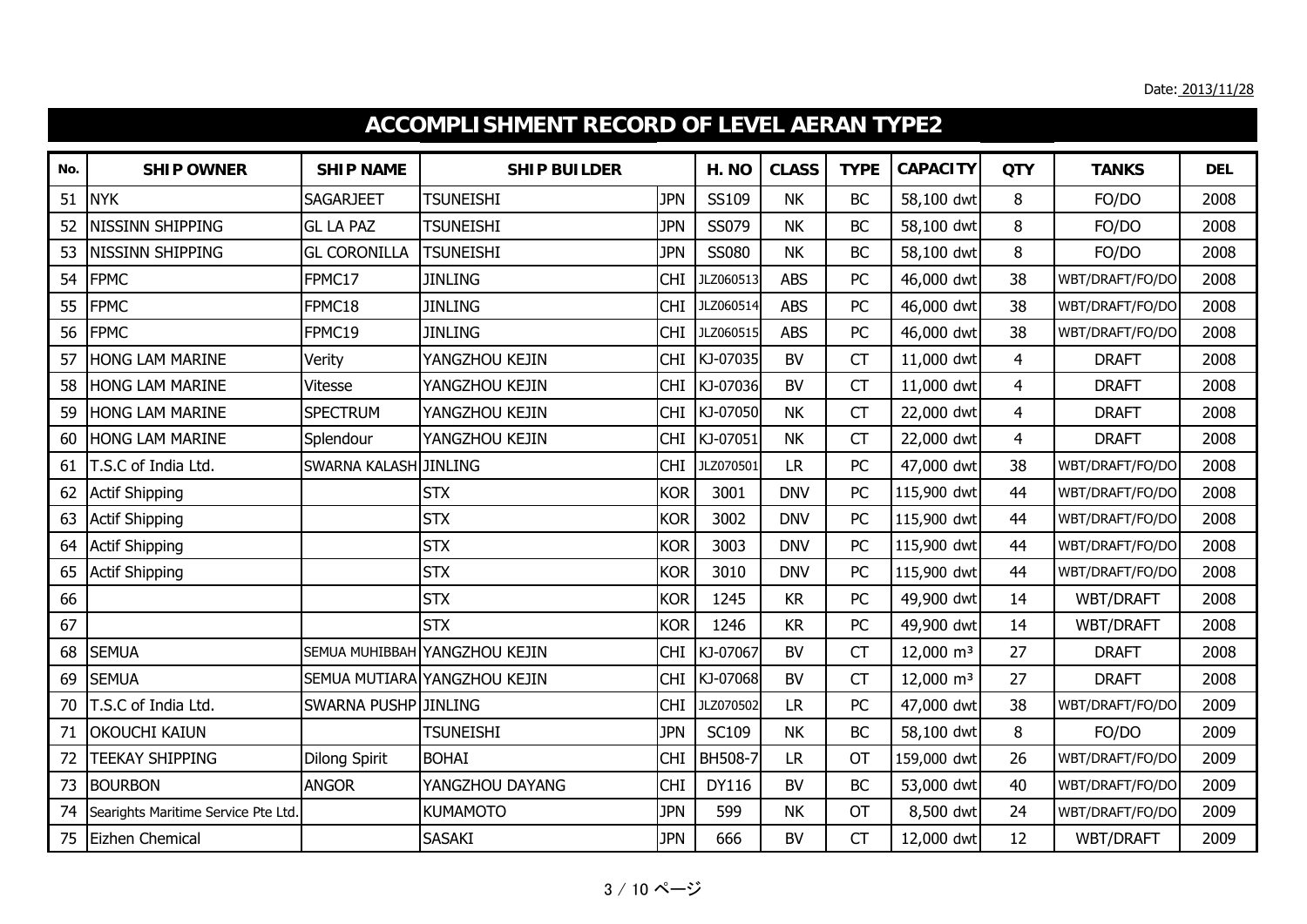|     | ACCOMPLISHMENT RECORD OF LEVEL AERAN TYPE2 |                  |                               |            |              |              |             |                         |                |                  |            |  |  |
|-----|--------------------------------------------|------------------|-------------------------------|------------|--------------|--------------|-------------|-------------------------|----------------|------------------|------------|--|--|
| No. | <b>SHIP OWNER</b>                          | <b>SHIP NAME</b> | <b>SHIP BUILDER</b>           |            | H. NO        | <b>CLASS</b> | <b>TYPE</b> | <b>CAPACITY</b>         | <b>QTY</b>     | <b>TANKS</b>     | <b>DEL</b> |  |  |
| 76  | Eizhen Chemical                            |                  | <b>SASAKI</b>                 | <b>JPN</b> | 667          | <b>BV</b>    | <b>CT</b>   | 12,000 dwt              | 12             | WBT/DRAFT        | 2009       |  |  |
| 77  | Eizhen Chemical                            |                  | <b>SASAKI</b>                 | <b>JPN</b> | 668          | <b>BV</b>    | <b>CT</b>   | 12,000 dwt              | 12             | WBT/DRAFT        | 2009       |  |  |
| 78  | <b>CLIPPER</b>                             |                  | TSUJI HEAVY INDUSTRIES        | <b>CHI</b> | 0011         | <b>ABS</b>   | <b>BC</b>   | 30,000 dwt              | 14             | FO/DO            | 2009       |  |  |
| 79  | <b>CLIPPER</b>                             |                  | TSUJI HEAVY INDUSTRIES        | <b>CHI</b> | 0012         | <b>ABS</b>   | <b>BC</b>   | 30,000 dwt              | 14             | FO/DO            | 2009       |  |  |
| 80  | <b>CLIPPER</b>                             |                  | TSUJI HEAVY INDUSTRIES        | <b>CHI</b> | 0013         | <b>ABS</b>   | <b>BC</b>   | 30,000 dwt              | 14             | FO/DO            | 2009       |  |  |
| 81  | <b>CLIPPER</b>                             |                  | <b>TSUJI HEAVY INDUSTRIES</b> | <b>CHI</b> | 0014         | <b>ABS</b>   | <b>BC</b>   | 30,000 dwt              | 14             | FO/DO            | 2009       |  |  |
| 82  | <b>KOMAYA SHIPPING</b>                     |                  | <b>ASAKAWA</b>                | <b>JPN</b> | 570          | <b>BV</b>    | <b>LPG</b>  | 11,000 $m^3$            | 14             | <b>WBT</b>       | 2009       |  |  |
| 83  | <b>TAIHEIYO KISEN</b>                      |                  | <b>FUKUOKA</b>                | <b>JPN</b> | N2022        | <b>NK</b>    | <b>CT</b>   | 19,900 dwt              | $\mathbf{1}$   | <b>DOT</b>       | 2009       |  |  |
| 84  | Tokyo marine                               |                  | <b>FUKUOKA</b>                | <b>JPN</b> | N2025        | <b>NK</b>    | <b>CT</b>   | 33,700 dwt              | 24             | WBT/FO/DO        | 2009       |  |  |
| 85  | <b>CLLIPER</b>                             |                  | <b>FUKUOKA</b>                | <b>JPN</b> | F1278        | <b>BV</b>    | <b>CT</b>   | 19,900 dwt              | 31             | WBT/FO/DO        | 2009       |  |  |
| 86  | Shintokukaiun                              |                  | <b>FUKUOKA</b>                | <b>JPN</b> | F1282        | <b>NK</b>    | <b>CT</b>   | 19,900 dwt              | $\overline{2}$ | FO/DO            | 2009       |  |  |
| 87  | Heian Kaiun                                |                  | <b>FUKUSHIMA</b>              | <b>JPN</b> | 360          | <b>JG</b>    | Cement      | 749G/T                  | $\overline{4}$ | <b>DRAFT</b>     | 2009       |  |  |
| 88  | Toukou Kaiun                               |                  | <b>HAKATA</b>                 | <b>JPN</b> | 710          | <b>NK</b>    | PC          | $6,000$ Km <sup>3</sup> | 17             | <b>WBT/DRAFT</b> | 2009       |  |  |
| 89  | Eiwa Unyu                                  |                  | MURAKAMI HIDE                 | <b>JPN</b> | 570          | <b>NK</b>    | PC          | $6,000$ Km <sup>3</sup> | 18             | <b>WBT/DRAFT</b> | 2009       |  |  |
| 90  | JAPAN RALLWAY CONSTRACTION                 |                  | MURAKAMI HIDE                 | <b>JPN</b> | 567          | <b>NK</b>    | <b>OT</b>   | 3,000 dwt               | 10             | <b>WBT</b>       | 2009       |  |  |
| 91  | Sumika Kaiun                               |                  | <b>MAEHATA</b>                | <b>JPN</b> | 294          | <b>NK</b>    | PC          | 749G/T                  | 4              | FO/DO            | 2009       |  |  |
| 92  | Touwa Kisen                                |                  | <b>MAEHATA</b>                | <b>JPN</b> | 295          | <b>NK</b>    | <b>CT</b>   | 749G/T                  | 6              | FO/DO            | 2009       |  |  |
| 93  | <b>MOL</b>                                 |                  | KITANIHON                     | <b>JPN</b> | 387          | <b>NK</b>    | PC          | 32,000 dwt              | 24             | WBT/DRAFT/FO/DO  | 2009       |  |  |
| 94  | NISHIYAMA KISEN                            |                  | Kurinoura Dock                | <b>JPN</b> | 408          | <b>NK</b>    | <b>CT</b>   | $6,500$ Km <sup>3</sup> | 15             | WBT/FO/DO        | 2009       |  |  |
| 95  | <b>TAIHEIYO KISEN</b>                      |                  | SHIN KURUSHIMA                | <b>JPN</b> | 5600         | <b>NK</b>    | PC          | 46,000 dwt              | 6              | FO/DO            | 2009       |  |  |
| 96  | <b>NISSEN KAIUN</b>                        |                  | <b>TSUNEISHI</b>              | <b>JPN</b> | <b>SC112</b> | <b>NK</b>    | <b>BC</b>   | 58,000 dwt              | 8              | FO/DO            | 2009       |  |  |
| 97  | <b>KEISHIN KAIUN</b>                       |                  | <b>TSUNEISHI</b>              | <b>JPN</b> | <b>SC113</b> | <b>NK</b>    | <b>BC</b>   | 58,000 dwt              | 8              | FO/DO            | 2009       |  |  |
| 98  |                                            |                  | <b>TSUNEISHI</b>              | <b>JPN</b> | <b>SC114</b> | <b>NK</b>    | <b>BC</b>   | 58,000 dwt              | 8              | FO/DO            | 2009       |  |  |
| 99  | <b>EIKO KISEN</b>                          |                  | <b>TSUNEISHI</b>              | <b>JPN</b> | <b>SC125</b> | <b>NK</b>    | <b>BC</b>   | 58,000 dwt              | 8              | FO/DO            | 2009       |  |  |
|     | 100 Kakuyou Shouji                         |                  | <b>NIIGATA</b>                | <b>JPN</b> | N0041        | <b>NK</b>    | CT          | 11,500 dwt              | 25             | WBT/FO/DO        | 2009       |  |  |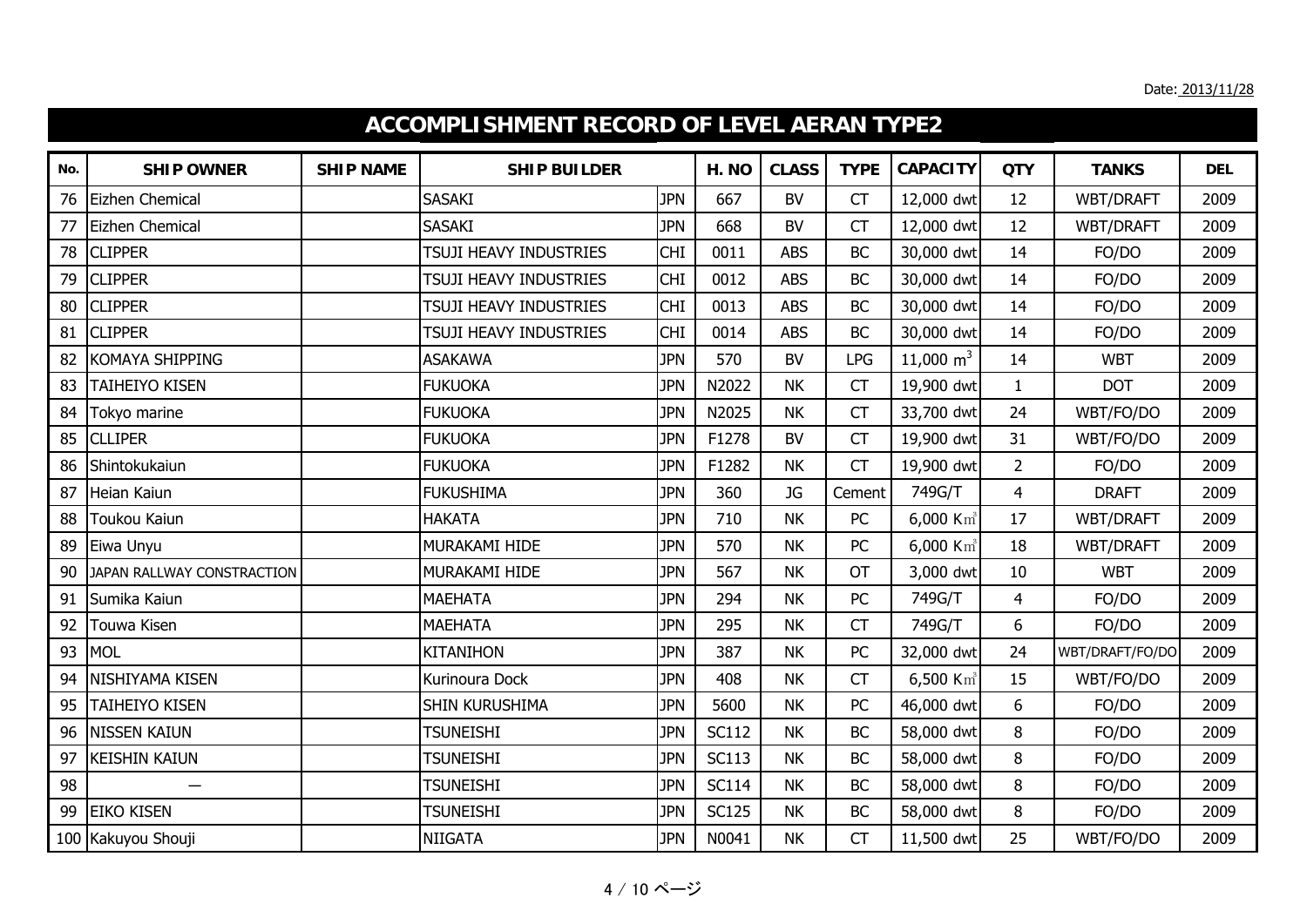|     | <b>ACCOMPLISHMENT RECORD OF LEVEL AERAN TYPE2</b> |                  |                     |            |              |              |             |                 |                |                 |            |  |  |
|-----|---------------------------------------------------|------------------|---------------------|------------|--------------|--------------|-------------|-----------------|----------------|-----------------|------------|--|--|
| No. | <b>SHIP OWNER</b>                                 | <b>SHIP NAME</b> | <b>SHIP BUILDER</b> |            | H. NO        | <b>CLASS</b> | <b>TYPE</b> | <b>CAPACITY</b> | <b>QTY</b>     | <b>TANKS</b>    | <b>DEL</b> |  |  |
| 101 | SHOWA MARITIME CO., LTD.                          |                  | KUMAMOTO            | <b>JPN</b> | 453          | <b>NK</b>    | <b>CT</b>   | 6,200 $m^3$     | 16             | WBT/DRAFT       | 2009       |  |  |
|     | 102 Actif Shipping                                |                  | <b>STX</b>          | <b>KOR</b> | 3005         | <b>DNV</b>   | PC          | 115,900 dwt     | 44             | WBT/DRAFT/FO/DO | 2009       |  |  |
| 103 |                                                   |                  | <b>STX</b>          | <b>KOR</b> | 1270         | KR           | PC          | 49,900 dwt      | 14             | WBT/DRAFT       | 2009       |  |  |
| 104 |                                                   |                  | <b>STX</b>          | <b>KOR</b> | 1271         | <b>KR</b>    | PC          | 49,900 dwt      | 14             | WBT/DRAFT       | 2009       |  |  |
|     | 105 CLLIPER                                       |                  | <b>FUKUOKA</b>      | <b>JPN</b> | F1283        | <b>BV</b>    | <b>CT</b>   | 12,500 dwt      | 30             | WBT/FO/DO       | 2010       |  |  |
|     | 106 CLIPPER                                       |                  | <b>FUKUOKA</b>      | <b>JPN</b> | F1285        | <b>BV</b>    | <b>CT</b>   | 12,500 dwt      | 30             | WBT/FO/DO       | 2010       |  |  |
|     | 107 BW GROUP Ltd.                                 |                  | <b>BOHAI</b>        | <b>CHI</b> | BH416-1      | <b>DNV</b>   | BC          | 388,000 dwt     | 32             | WBT/DRAFT/FO/DO | 2010       |  |  |
|     | 108 BW GROUP Ltd.                                 |                  | <b>BOHAI</b>        | <b>CHI</b> | BH416-2      | <b>DNV</b>   | <b>BC</b>   | 388,000 dwt     | 32             | WBT/DRAFT/FO/DO | 2010       |  |  |
| 109 | BW GROUP Ltd.                                     |                  | <b>BOHAI</b>        | <b>CHI</b> | BH416-3      | <b>DNV</b>   | <b>BC</b>   | 388,000 dwt     | 32             | WBT/DRAFT/FO/DO | 2010       |  |  |
|     | 110 BW GROUP Ltd.                                 |                  | <b>BOHAI</b>        | <b>CHI</b> | BH416-4      | <b>DNV</b>   | <b>BC</b>   | 388,000 dwt     | 32             | WBT/DRAFT/FO/DO | 2010       |  |  |
| 111 | $\overline{\phantom{0}}$                          |                  | <b>ASAKAWA</b>      | <b>JPN</b> | 601          | <b>NK</b>    | <b>CT</b>   | 19,900 dwt      | $\overline{2}$ | <b>DRAFT</b>    | 2010       |  |  |
| 112 | $\overline{\phantom{0}}$                          |                  | <b>ASAKAWA</b>      | <b>JPN</b> | 602          | <b>NK</b>    | <b>CT</b>   | 19,900 dwt      | $\overline{2}$ | <b>DRAFT</b>    | 2010       |  |  |
|     | 113 TSUNEISHI GROUP                               |                  | <b>TSUNEISHI</b>    | <b>JPN</b> | SS069        | <b>NK</b>    | <b>BC</b>   | 58,000 dwt      | 8              | FO/DO           | 2010       |  |  |
|     | 114 TSUNEISHI GROUP                               |                  | <b>TSUNEISHI</b>    | <b>JPN</b> | SS070        | <b>NK</b>    | BC          | 58,000 dwt      | 8              | FO/DO           | 2010       |  |  |
|     | 115 TSUNEISHI GROUP                               |                  | <b>TSUNEISHI</b>    | <b>JPN</b> | SS071        | <b>NK</b>    | BC          | 58,000 dwt      | 8              | FO/DO           | 2010       |  |  |
|     | 116 MARUBENI CORP.                                |                  | <b>TSUNEISHI</b>    | <b>JPN</b> | S1433        | <b>NK</b>    | <b>BC</b>   | 82,000 dwt      | 8              | FO/DO           | 2010       |  |  |
|     | 117 MARUBENI CORP.                                |                  | <b>TSUNEISHI</b>    | <b>JPN</b> | S1434        | <b>NK</b>    | <b>BC</b>   | 82,000 dwt      | 8              | FO/DO           | 2010       |  |  |
| 118 | $\overline{\phantom{0}}$                          |                  | <b>TSUNEISHI</b>    | <b>JPN</b> | <b>SC126</b> | <b>NK</b>    | BC          | 58,000 dwt      | 8              | FO/DO           | 2010       |  |  |
| 119 | $\overline{\phantom{0}}$                          |                  | <b>TSUNEISHI</b>    | <b>JPN</b> | <b>SC127</b> | <b>NK</b>    | <b>BC</b>   | 58,000 dwt      | $\bf 8$        | FO/DO           | 2010       |  |  |
| 120 | $\overline{\phantom{0}}$                          |                  | MINAMINIHON         | <b>JPN</b> | M724         | <b>NK</b>    | <b>BC</b>   | 50,000 dwt      | 6              | FO/DO           | 2010       |  |  |
| 121 | $\qquad \qquad -$                                 |                  | MINAMINIHON         | <b>JPN</b> | M725         | <b>NK</b>    | BC          | 50,000 dwt      | 6              | FO/DO           | 2010       |  |  |
| 122 |                                                   |                  | <b>HAKATA</b>       | <b>JPN</b> | 715          | <b>NK</b>    | PC          | 5,000 m3        | 15             | <b>WBT</b>      | 2010       |  |  |
|     | 123 NAIKAIKISEN                                   |                  | <b>HAKATA</b>       | <b>JPN</b> | 720          | <b>NK</b>    | PC          | 6,000 $m^3$     | 22             | WBT/DRAFT       | 2010       |  |  |
|     | 124 JAPAN RAILWAY/ Nichiyo kaiun                  |                  | <b>HONGAWARA</b>    | <b>JPN</b> | 631          | <b>JG</b>    | Cement      |                 | 15             | WBT/FODO/DRAFT  | 2010       |  |  |
|     | 125 unknown owner                                 |                  | <b>HONGAWARA</b>    | <b>JPN</b> | 651          | JG           | Cement      |                 | 15             | WBT/FODO/DRAFT  | 2010       |  |  |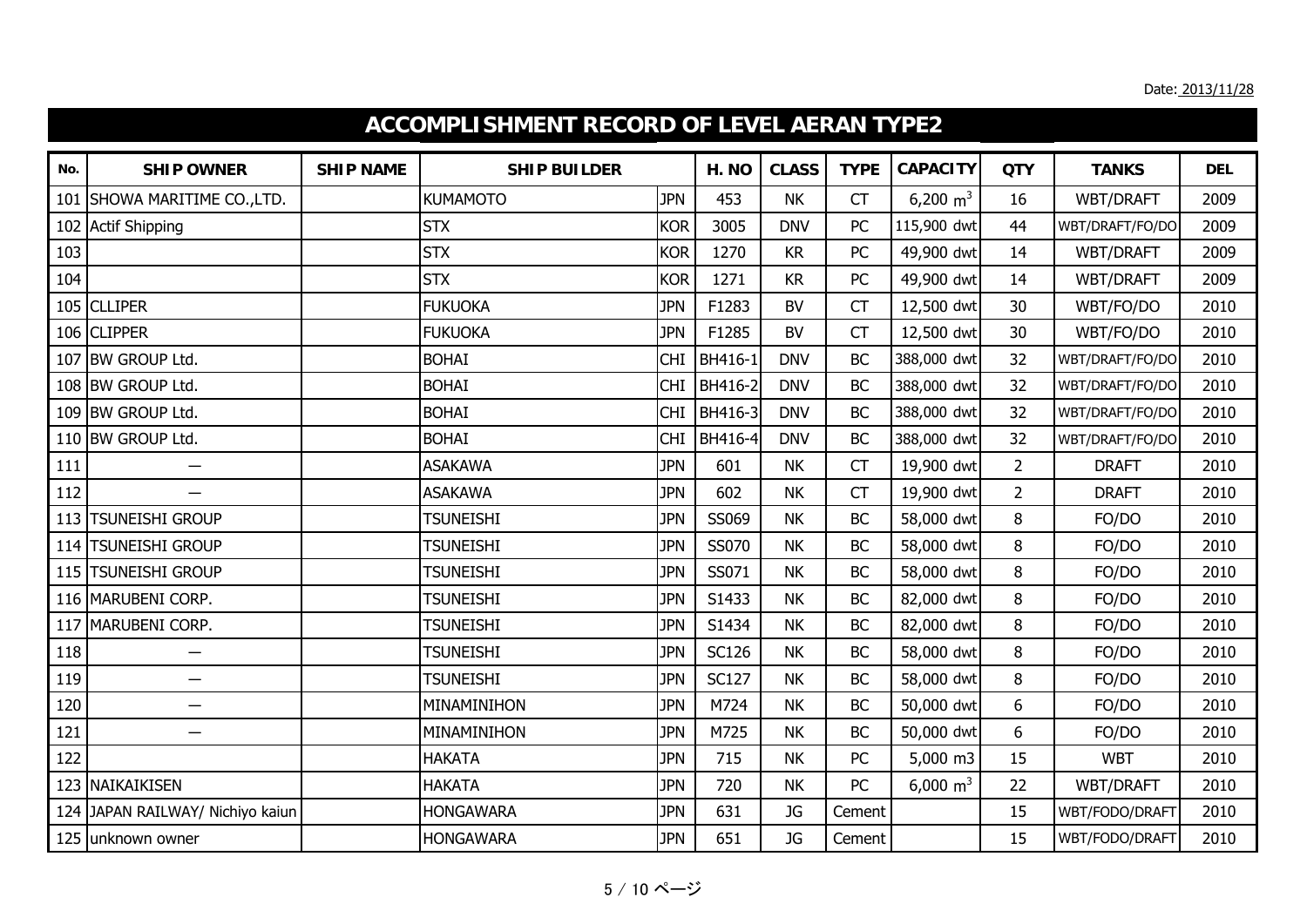|     | ACCOMPLISHMENT RECORD OF LEVEL AERAN TYPE2 |                         |                           |            |              |              |                      |                       |                |                |            |  |  |
|-----|--------------------------------------------|-------------------------|---------------------------|------------|--------------|--------------|----------------------|-----------------------|----------------|----------------|------------|--|--|
| No. | <b>SHIP OWNER</b>                          | <b>SHIP NAME</b>        | <b>SHIP BUILDER</b>       |            | H. NO        | <b>CLASS</b> | <b>TYPE</b>          | <b>CAPACITY</b>       | <b>QTY</b>     | <b>TANKS</b>   | <b>DEL</b> |  |  |
| 126 | Springfield Shipping Co.                   | <b>HAWK</b>             | HYUDAI                    | <b>KOR</b> | 1259         | <b>ABS</b>   | <b>VLCC</b>          |                       | 16             |                | 2010       |  |  |
|     | 127 MOL                                    |                         | <b>TSUNEISHI</b>          | <b>JPN</b> | <b>SC149</b> | <b>NK</b>    | BC                   | 58,000 dwt            | 8              | FO/DO          | 2011       |  |  |
| 128 | MOL                                        |                         | <b>TSUNEISHI</b>          | <b>JPN</b> | <b>SC150</b> | <b>NK</b>    | <b>BC</b>            | 58,000 dwt            | 8              | FO/DO          | 2011       |  |  |
| 129 | $\overline{\phantom{0}}$                   |                         | MINAMINIHON               | <b>JPN</b> | M726         | <b>NK</b>    | <b>BC</b>            | 50,000 dwt            | 22             | WBT/FODO/DRAFT | 2011       |  |  |
|     | 130 SEA TRADE Co., Ltd                     |                         | <b>KITANIHON</b>          | <b>JPN</b> | 391          | <b>NK</b>    |                      | Container 630,000 cft | 9              | WBT/FODO       | 2011       |  |  |
| 131 | SEA TRADE Co., Ltd                         |                         | <b>KITANIHON</b>          | <b>JPN</b> | 392          | <b>NK</b>    |                      | Container 630,000 cft | 9              | WBT/FODO       | 2011       |  |  |
|     | 132 DOUUN KISENN/MTMM                      |                         | <b>KITANIHON</b>          | <b>JPN</b> | 520          | <b>NK</b>    | <b>CT</b>            | 33,000 dwt            | 26             | WBT/FODO/DRAFT | 2011       |  |  |
|     | 133 Osaka Senpaku Co., Ltd                 |                         | <b>KITANIHON</b>          | <b>JPN</b> | 522          | <b>NK</b>    | <b>CT</b>            | 33,000 dwt            | 26             | WBT/FODO/DRAFT | 2011       |  |  |
|     | 134 Koyo Kaiun Co., Ltd                    |                         | <b>ASAKAWA</b>            | <b>JPN</b> | 581          | <b>NK</b>    | CT                   | 12,000 dwt            | 23             | WBT/DRAFT      | 2011       |  |  |
|     | 135 Koyo Kaiun Co., Ltd                    |                         | <b>ASAKAWA</b>            | <b>JPN</b> | 582          | <b>NK</b>    | CT                   | 12,000 dwt            | 23             | WBT/DRAFT      | 2011       |  |  |
|     | 136 MIYAGAWA Kaiwun                        | Daiichi Miyamaru HAKATA |                           | <b>JPN</b> | 723          | <b>NK</b>    | PC                   | 5,000 m3              | 15             | WBT/DRAFT      | 2011       |  |  |
| 137 | —                                          |                         | YANGZHOU KEJIN            | <b>CHI</b> | KJ-09087     | <b>CCS</b>   | PC                   | 28,000 dwt            | 22             | WBT/FODO/DRAFT | 2011       |  |  |
| 138 | $\overline{\phantom{0}}$                   |                         | YANGZHOU KEJIN            |            | CHI KJ-09088 | CCS          | PC                   | 28,000 dwt            | 22             | WBT/FODO/DRAFT | 2011       |  |  |
| 139 | $\overline{\phantom{0}}$                   |                         | YANGZHOU KEJIN            |            | CHI KJ-09089 | <b>CCS</b>   | PC                   | 28,000 dwt            | 22             | WBT/FODO/DRAFT | 2011       |  |  |
| 140 | $\overline{\phantom{0}}$                   |                         | YANGZHOU KEJIN            | <b>CHI</b> | KJ-09090     | <b>CCS</b>   | PC                   | 28,000 dwt            | 22             | WBT/FODO/DRAFT | 2011       |  |  |
| 141 | $\overline{\phantom{0}}$                   |                         | YANGZHOU KEJIN            |            | CHI KJ-09091 | <b>CCS</b>   | PC                   | 28,000 dwt            | 22             | WBT/FODO/DRAFT | 2011       |  |  |
| 142 | $\overline{\phantom{0}}$                   |                         | YANGZHOU KEJIN            | <b>CHI</b> | KJ-09092     | <b>CCS</b>   | PC                   | 28,000 dwt            | 22             | WBT/FODO/DRAFT | 2011       |  |  |
| 143 | $\overline{\phantom{0}}$                   |                         | <b>MAEHATA</b>            | <b>JPN</b> | 301          | <b>NK</b>    | PC                   | 749 G/T               | $\overline{4}$ | FO/DO          | 2011       |  |  |
|     | 144 HONG LAM MARINE                        |                         | <b>GUANGZHOU HANGTONG</b> |            | CHI HT102202 | <b>NK</b>    | OT                   | 5,600 dwt             | $\overline{7}$ | <b>WBT</b>     | 2011       |  |  |
| 145 | <b>HONG LAM MARINE</b>                     |                         | <b>GUANGZHOU HANGTONG</b> | <b>CHI</b> | HT102203     | <b>NK</b>    | <b>OT</b>            | 5,600 dwt             | $\overline{7}$ | <b>WBT</b>     | 2011       |  |  |
|     | 146 HONG LAM MARINE                        |                         | <b>GUANGZHOU HANGTONG</b> | <b>CHI</b> | HT102204     | <b>NK</b>    | <b>OT</b>            | 5,600 dwt             | $\overline{7}$ | <b>WBT</b>     | 2011       |  |  |
|     | 147 K Line Pte., Ltd                       |                         | <b>KITANIHON</b>          | <b>JPN</b> | 525          | <b>NK</b>    | <b>CT</b>            | 33,000 dwt            | 25             | WBT/FODO/DRAFT | 2011       |  |  |
| 148 | unknown owner                              |                         | Fuji Kaiji Kogyo          | <b>JPN</b> | W-389        | <b>NK</b>    | <b>Floating Dock</b> |                       | 64             | WBT/DRAFT      | 2011       |  |  |
|     | 149 K Line Pte., Ltd                       |                         | <b>KITANIHON</b>          | <b>JPN</b> | 532          | <b>NK</b>    | <b>CT</b>            | 33,000 dwt            | 25             | WBT/FODO/DRAFT | 2012       |  |  |
|     | 150 K Line Pte., Ltd                       |                         | <b>KITANIHON</b>          | <b>JPN</b> | 536          | <b>NK</b>    | CT                   | 33,000 dwt            | 25             | WBT/FODO/DRAFT | 2012       |  |  |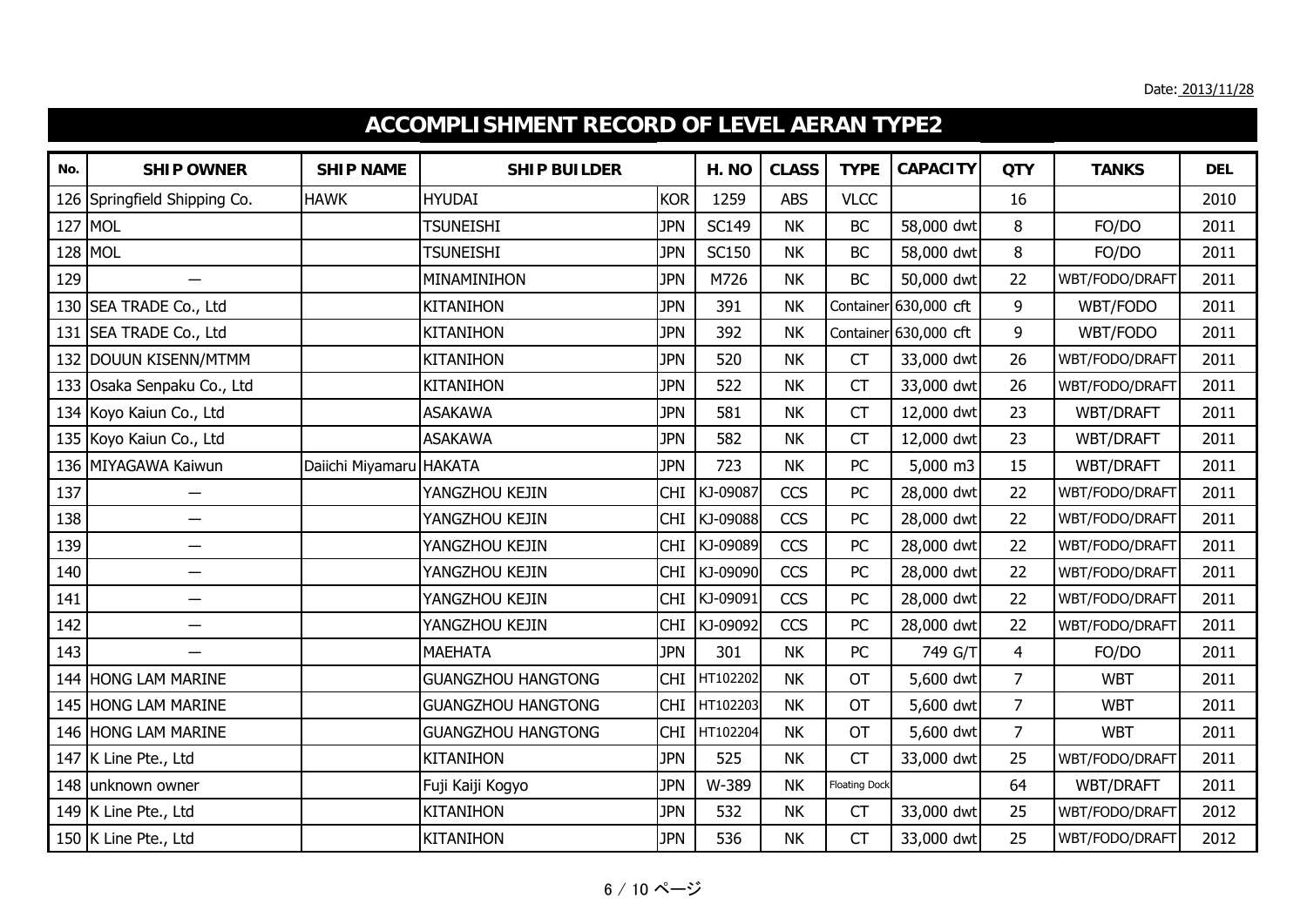|     | <b>ACCOMPLISHMENT RECORD OF LEVEL AERAN TYPE2</b> |                  |                          |            |          |              |             |                 |                |                 |            |  |  |
|-----|---------------------------------------------------|------------------|--------------------------|------------|----------|--------------|-------------|-----------------|----------------|-----------------|------------|--|--|
| No. | <b>SHIP OWNER</b>                                 | <b>SHIP NAME</b> | <b>SHIP BUILDER</b>      |            | H. NO    | <b>CLASS</b> | <b>TYPE</b> | <b>CAPACITY</b> | <b>QTY</b>     | <b>TANKS</b>    | <b>DEL</b> |  |  |
| 151 | Koyo Kaiun Co., Ltd                               |                  | <b>ASAKAWA</b>           | <b>JPN</b> | 603      | <b>NK</b>    | CT          | 21,000 dwt      | 19             | WBT/FODO/DRAFT  | 2012       |  |  |
| 152 | <b>IINO KAIUN</b>                                 |                  | <b>ASAKAWA</b>           | <b>JPN</b> | 605      | <b>NK</b>    | <b>CT</b>   | 21,000 dwt      | 19             | WBT/FODO/DRAFT  | 2012       |  |  |
| 153 | <b>CHINA SHIPPING</b>                             |                  | <b>GUANGZHOU INT'</b>    | <b>CHI</b> | 10130013 | <b>CCS</b>   | <b>OT</b>   | 48,000 dwt      | 18             | WBT/FODO/DRAFT  | 2012       |  |  |
|     | 154 CHINA SHIPPING                                |                  | <b>GUANGZHOU INT'</b>    | <b>CHI</b> | 10130014 | <b>CCS</b>   | OT          | 48,000 dwt      | 18             | WBT/FODO/DRAFT  | 2012       |  |  |
|     | 155 CHINA SHIPPING                                |                  | <b>GUANGZHOU INT'</b>    | <b>CHI</b> | 10130015 | <b>CCS</b>   | OT          | 48,000 dwt      | 18             | WBT/FODO/DRAFT  | 2012       |  |  |
| 156 | <b>CHINA SHIPPING</b>                             |                  | <b>GUANGZHOU INT'</b>    | <b>CHI</b> | 10130016 | <b>CCS</b>   | <b>OT</b>   | 48,000 dwt      | 18             | WBT/FODO/DRAFT  | 2012       |  |  |
| 157 | <b>CHINA SHIPPING</b>                             |                  | <b>GUANGZHOU INT</b>     | <b>CHI</b> | 10130017 | <b>CCS</b>   | OT          | 48,000 dwt      | 18             | WBT/FODO/DRAFT  | 2012       |  |  |
| 158 | <b>CHINA SHIPPING</b>                             |                  | <b>GUANGZHOU INT'</b>    | <b>CHI</b> | 10130018 | <b>CCS</b>   | <b>OT</b>   | 48,000 dwt      | 18             | WBT/FODO/DRAFT  | 2012       |  |  |
| 159 | <b>CHINA SHIPPING</b>                             |                  | <b>GUANGZHOU INT'</b>    | <b>CHI</b> | 10130019 | <b>CCS</b>   | OT          | 48,000 dwt      | 18             | WBT/FODO/DRAFT  | 2012       |  |  |
|     | 160 CHINA SHIPPING                                |                  | <b>GUANGZHOU INT'</b>    | <b>CHI</b> | 10130020 | <b>CCS</b>   | OT          | 48,000 dwt      | 18             | WBT/FODO/DRAFT  | 2012       |  |  |
| 161 |                                                   |                  | Kurinoura Dock           | <b>JPN</b> | 415      | <b>NK</b>    | PC          | 3,500 dwt       | 14             | WBT/RAFT        | 2012       |  |  |
| 162 | <b>IINO KAIUN</b>                                 |                  | <b>ASAKAWA</b>           | <b>JPN</b> | 606      | <b>NK</b>    | <b>CT</b>   | 21,000 dwt      | 19             | WBT/FODO/DRAFT  | 2012       |  |  |
| 163 |                                                   |                  | <b>KUMAMOTO</b>          | <b>JPN</b> | 460      | <b>NK</b>    | OT          | 5,500 dwt       | 14             | WBT/FODO/DRAFT  | 2012       |  |  |
| 164 |                                                   |                  | <b>FUKUOKA</b>           | <b>JPN</b> | 1296     | <b>NK</b>    | <b>OT</b>   | 5,000 dwt       | $\overline{4}$ | WBT/FODO/DRAFT  | 2012       |  |  |
| 165 |                                                   |                  | <b>FUKUOKA</b>           | <b>JPN</b> | 1297     | <b>NK</b>    | <b>OT</b>   | 5,000 dwt       | $\overline{4}$ | WBT/FODO/DRAFT  | 2012       |  |  |
| 166 |                                                   |                  | MURAKAMI HIDE            | <b>JPN</b> | 588      | <b>NK</b>    | <b>OT</b>   | 749 G/T         | 8              | WBT/FODO/DRAFT  | 2012       |  |  |
| 167 |                                                   |                  | MURAKAMI HIDE            | <b>JPN</b> | 589      | <b>NK</b>    | OT          | 749 G/T         | 8              | WBT/FODO/DRAFT  | 2012       |  |  |
| 168 |                                                   |                  | SHIN KURUSHIMA           | <b>JPN</b> | 5698     | <b>NK</b>    |             |                 | 8              | <b>WBT</b>      | 2012       |  |  |
| 169 |                                                   |                  | SHIN KURUSHIMA           | <b>JPN</b> | 5748     | <b>NK</b>    | OT          | 5,500 dwt       | 15             | WBT/FODO/DRAFT  | 2012       |  |  |
| 170 |                                                   |                  | SHIN KURUSHIMA TOYOHASHI | <b>JPN</b> | 3660     | <b>NK</b>    | BC          | 70,000 dwt      | 17             | <b>WBT/RAFT</b> | 2012       |  |  |
| 171 | KOHEI KAIUN                                       |                  | SHIN KURUSHIMA           | <b>JPN</b> | 5566     | <b>NK</b>    | OT          | 5,000 dwt       | 16             | <b>WBT/RAFT</b> | 2012       |  |  |
| 172 |                                                   |                  | <b>SUMITOMO</b>          | <b>JPN</b> | 1366     | <b>LR</b>    | <b>OT</b>   | <b>AFRA</b>     | 22             | WBT/FODO/DRAFT  | 2012       |  |  |
| 173 |                                                   |                  | <b>SUMITOMO</b>          | <b>JPN</b> | 1376     | <b>LR</b>    | <b>OT</b>   | <b>AFRA</b>     | 22             | WBT/FODO/DRAFT  | 2012       |  |  |
| 174 |                                                   |                  | <b>SUMITOMO</b>          | <b>JPN</b> | 1377     | <b>LR</b>    | OT          | <b>AFRA</b>     | 22             | WBT/FODO/DRAFT  | 2012       |  |  |
|     | 175 SHANGHAI HONGZHI SHIPPING                     |                  | <b>XUNDONG</b>           | <b>CHI</b> | HF1101   | <b>CCS</b>   | PC          | 11,000 dwt      | $\overline{4}$ | <b>DRAFT</b>    | 2012       |  |  |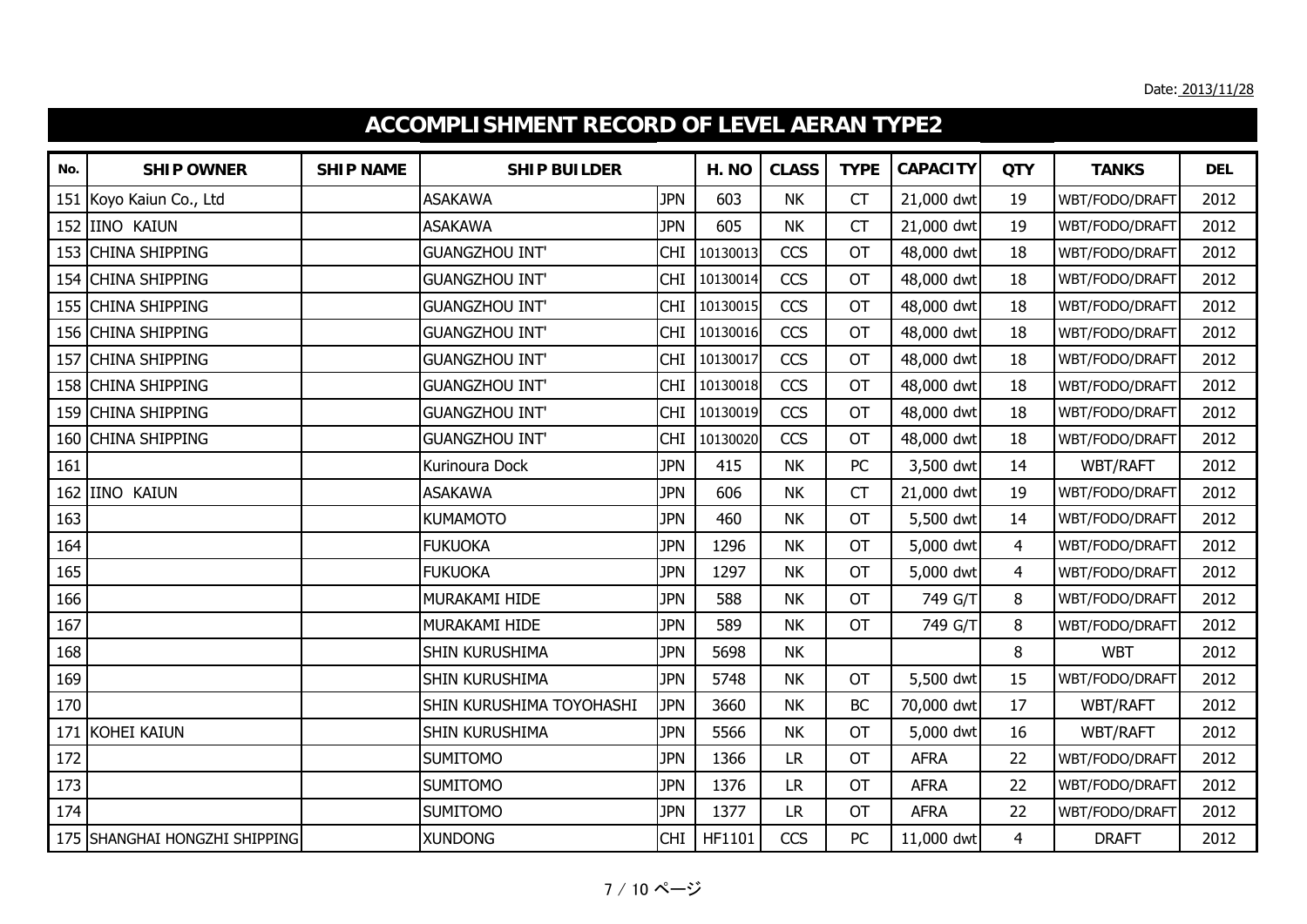|     | <b>ACCOMPLISHMENT RECORD OF LEVEL AERAN TYPE2</b> |                  |                                 |            |                |              |             |                 |                |                 |            |  |  |
|-----|---------------------------------------------------|------------------|---------------------------------|------------|----------------|--------------|-------------|-----------------|----------------|-----------------|------------|--|--|
| No. | <b>SHIP OWNER</b>                                 | <b>SHIP NAME</b> | <b>SHIP BUILDER</b>             |            | H. NO          | <b>CLASS</b> | <b>TYPE</b> | <b>CAPACITY</b> | <b>QTY</b>     | <b>TANKS</b>    | <b>DEL</b> |  |  |
| 176 |                                                   |                  | <b>USUKI</b>                    | <b>JPN</b> | 1731           | <b>NK</b>    | CT          | 19,900 CT       | 20             | <b>DRAFT</b>    | 2013       |  |  |
| 177 | SHANGHAI HONGZHI SHIPPING                         |                  | <b>XUNDONG</b>                  | <b>CHI</b> | HF1102         | <b>CCS</b>   | PC          | 11,000 dwt      | $\overline{4}$ | <b>DRAFT</b>    | 2013       |  |  |
| 178 | SHANGHAI HONGZHI SHIPPING                         |                  | <b>XUNDONG</b>                  | <b>CHI</b> | HF1103         | <b>CCS</b>   | PC          | 11,000 dwt      | $\overline{4}$ | <b>DRAFT</b>    | 2013       |  |  |
|     | 179 MATSUYAMA KAIUN                               |                  | SHIN KURUSHIMA                  | <b>JPN</b> | 5203           | <b>NK</b>    | PC          | 4,990 dwt       | 17             | <b>WBT/RAFT</b> | 2013       |  |  |
| 180 | <b>CHINA SHIPPING</b>                             |                  | <b>GUANGZHOU INT'</b>           | <b>CHI</b> | 11130008       | <b>CCS</b>   | <b>OT</b>   | 6,000 dwt       | 18             | WBT/FODO/DRAFT  | 2013       |  |  |
| 181 | <b>FPMC</b>                                       |                  | QINGDAO BEIHAI SHIPBUILDING CHI |            | BC8.2-15       | <b>CCS</b>   | <b>BC</b>   | 82,000 dwt      | 36             | WBT/FODO/DRAFT  | 2013       |  |  |
|     | 182 FPMC                                          |                  | QINGDAO BEIHAI SHIPBUILDING CHI |            | BC8.2-16       | <b>CCS</b>   | <b>BC</b>   | 82,000 dwt      | 36             | WBT/FODO/DRAFT  | 2013       |  |  |
| 183 | <b>CHINA SHIPPING</b>                             |                  | <b>GUANGZHOU INT'</b>           | <b>CHI</b> | 11131008       | <b>CCS</b>   | <b>OT</b>   | 6,000 dwt       | 18             | WBT/FODO/DRAFT  | 2013       |  |  |
| 184 | <b>CHINA SHIPPING</b>                             |                  | <b>GUANGZHOU INT'</b>           | <b>CHI</b> | 11131011       | <b>CCS</b>   | OT          | 48,000 dwt      | 18             | WBT/FODO/DRAFT  | 2013       |  |  |
| 185 | <b>IINO MARINE</b>                                |                  | SHIN KURUSHIMA                  | <b>JPN</b> | 5683           | <b>NK</b>    | CT          | 25,000 dwt      | 18             | WBT/DRAFT       | 2013       |  |  |
| 186 |                                                   |                  | Kurinoura Dock                  | <b>JPN</b> | 429            | <b>NK</b>    | <b>PC</b>   | 3,500 dwt       | 14             | WBT/RAFT        | 2013       |  |  |
| 187 |                                                   |                  | Kurinoura Dock                  | <b>JPN</b> | 430            | <b>NK</b>    | PC          | 5,500 dwt       | 14             | <b>WBT/RAFT</b> | 2013       |  |  |
| 188 |                                                   |                  | <b>HIGAKI</b>                   | <b>JPN</b> | 680            | <b>NK</b>    | CT          | 7,650 dwt       | $\overline{4}$ | FO/DO           | 2013       |  |  |
| 189 |                                                   |                  | Kegoya Dock                     | <b>JPN</b> | S1154          | <b>NK</b>    | <b>LPG</b>  | 749 gt          | 14             | <b>WBT</b>      | 2013       |  |  |
| 190 | Fukuyama Kaiun                                    |                  | Kumamoto Dock                   | <b>JPN</b> | 466            | JG           | Ferry       | 699 gt          | 14             | WBT/FODO/DRAFT  | 2013       |  |  |
| 191 |                                                   |                  | <b>TSUNEISHI</b>                | <b>JPN</b> | SC207          | <b>NK</b>    | <b>BC</b>   | 58,000 dwt      | $\,8\,$        | FO/DO           | 2013       |  |  |
| 192 |                                                   |                  | <b>HIGAKI</b>                   | <b>JPN</b> | 685            | <b>NK</b>    | <b>BC</b>   | 139,000 dwt     | 6              | FO/DO           | 2014       |  |  |
| 193 |                                                   |                  | <b>HIGAKI</b>                   | <b>JPN</b> | 686            | <b>NK</b>    | <b>BC</b>   | 139,000 dwt     | 6              | FO/DO           | 2014       |  |  |
| 194 |                                                   |                  | <b>HIGAKI</b>                   | <b>JPN</b> | 687            | <b>NK</b>    | <b>BC</b>   | 139,000 dwt     | 6              | FO/DO           | 2014       |  |  |
| 195 |                                                   |                  | <b>HIGAKI</b>                   | <b>JPN</b> | 688            | <b>NK</b>    | <b>BC</b>   | 139,000 dwt     | 6              | FO/DO           | 2014       |  |  |
| 196 |                                                   |                  | <b>BOHAI</b>                    | <b>CHI</b> | BC2100-1       | <b>LR</b>    | <b>BC</b>   | 210,000 dwt     | 21             | WBT/FODO/DRAFT  | 2014       |  |  |
| 197 |                                                   |                  | <b>BOHAI</b>                    | <b>CHI</b> | BC2100-2       | <b>LR</b>    | <b>BC</b>   | 210,000 dwt     | 21             | WBT/FODO/DRAFT  | 2014       |  |  |
| 198 |                                                   |                  | <b>BOHAI</b>                    | <b>CHI</b> | <b>BH424-3</b> | <b>ABS</b>   | <b>BC</b>   | 210,000 dwt     | 27             | WBT/FODO/DRAFT  | 2014       |  |  |
| 199 |                                                   |                  | <b>BOHAI</b>                    | <b>CHI</b> | BH424-4        | <b>ABS</b>   | <b>BC</b>   | 210,000 dwt     | 27             | WBT/FODO/DRAFT  | 2014       |  |  |
| 200 |                                                   |                  | Kegoya Dock                     | <b>JPN</b> | 1154           | <b>NK</b>    | <b>LPG</b>  | 1,500 m3        | 14             | <b>WBT</b>      | 2014       |  |  |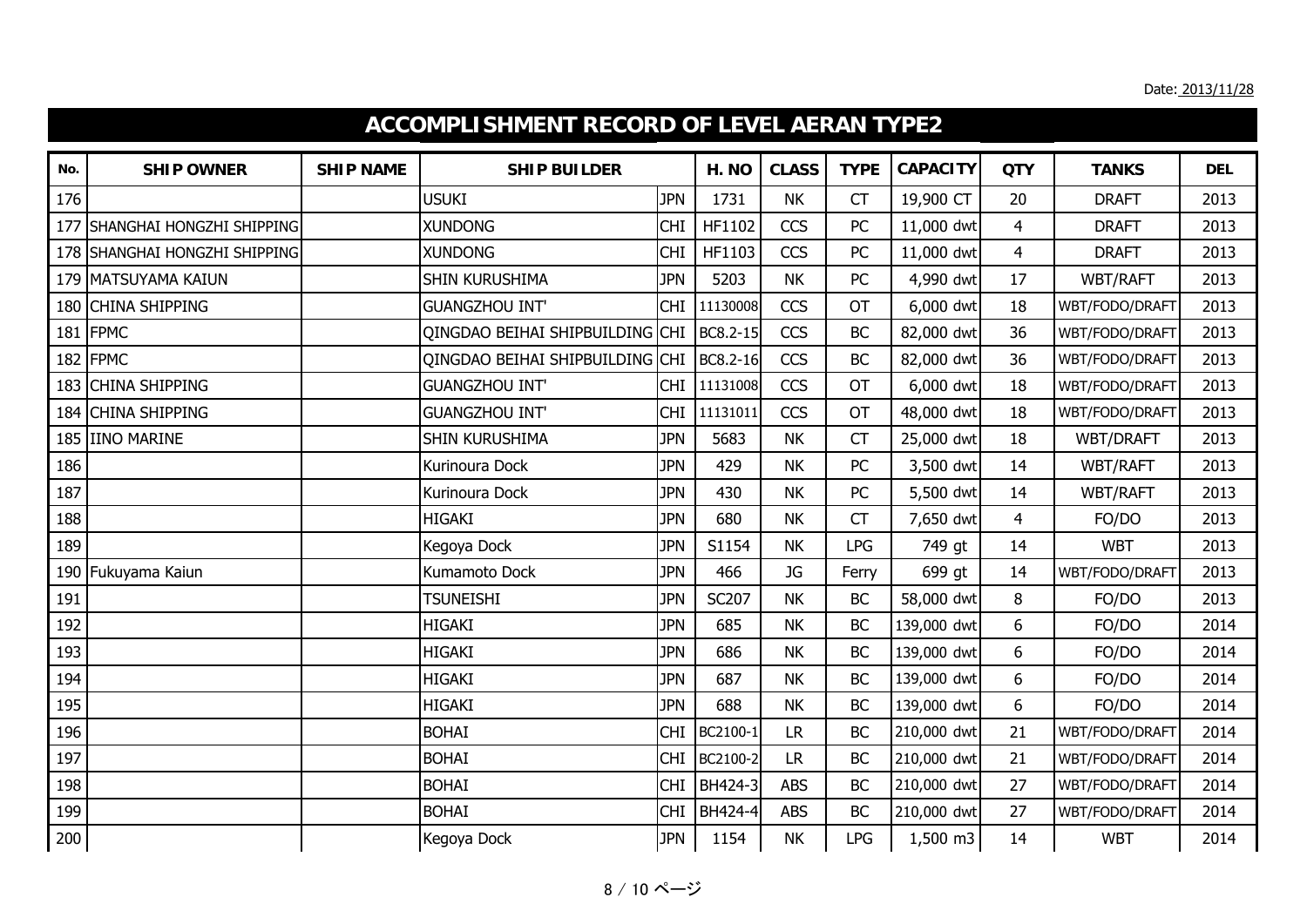|     | <b>ACCOMPLISHMENT RECORD OF LEVEL AERAN TYPE2</b> |                  |                            |            |              |              |             |                 |            |                |            |  |
|-----|---------------------------------------------------|------------------|----------------------------|------------|--------------|--------------|-------------|-----------------|------------|----------------|------------|--|
| No. | <b>SHIP OWNER</b>                                 | <b>SHIP NAME</b> | <b>SHIP BUILDER</b>        |            | H. NO        | <b>CLASS</b> | <b>TYPE</b> | <b>CAPACITY</b> | <b>QTY</b> | <b>TANKS</b>   | <b>DEL</b> |  |
| 201 |                                                   |                  | MURAKAMI HIDE              | <b>JPN</b> | 606          | <b>NK</b>    | <b>LPG</b>  | 7,500 m3        | 10         | <b>WBT</b>     | 2014       |  |
| 202 |                                                   |                  | Jiangsu Zhenjiang Shipyard | <b>CHI</b> | VZJ6278-1301 | <b>ABS</b>   | <b>MWV</b>  | 85,000 dwt      | 44         | WBT/FODO/DRAFT | 2014       |  |
| 203 |                                                   |                  | MURAKAMI HIDE              | <b>JPN</b> | 605          | <b>NK</b>    | <b>OT</b>   | 3,000 dwt       | 8          | FO/DO          | 2014       |  |
| 204 |                                                   |                  | <b>TSUNEISHI</b>           | <b>JPN</b> | SC231        | <b>NK</b>    | <b>BC</b>   | 58,000 dwt      | 8          | FO/DO          | 2014       |  |
| 205 |                                                   |                  | <b>HIGAKI</b>              | <b>JPN</b> | 693          | <b>NK</b>    | <b>LPG</b>  | 3,500 m3        | 8          | <b>WBT</b>     | 2014       |  |
| 206 |                                                   |                  | MURAKAMI HIDE              | <b>JPN</b> | 610          | <b>NK</b>    | OT          | 670 dwt         | 8          | FO/DO          | 2014       |  |
| 207 |                                                   |                  | <b>ASAKAWA</b>             | <b>JPN</b> | 598          | <b>BV</b>    | <b>LPG</b>  | 11,000 m3       | 18         | <b>WBT</b>     | 2014       |  |
| 208 |                                                   |                  | <b>SHIN KURUSHIMA DOCK</b> | <b>JPN</b> | 5798         | <b>NK</b>    | asphalt     |                 | 8          | <b>WBT</b>     | 2014       |  |
| 209 |                                                   |                  | <b>MURAKAMI HIDE</b>       | <b>JPN</b> | 608          | <b>NK</b>    | <b>LPG</b>  | 5,000 m3        | 8          | FO/DO          | 2014       |  |
| 210 |                                                   |                  | <b>CHUANDONG SHIPYARD</b>  | <b>CHI</b> | HT0131       | <b>CCS</b>   | CT          | 2,450 dwt       | 14         | WBT/FODO/DRAFT | 2014       |  |
| 211 |                                                   |                  | MURAKAMI HIDE              | <b>JPN</b> | 612          | <b>NK</b>    | <b>OT</b>   |                 | 19         | WBT/FODO/DRAFT | 2015       |  |
| 212 |                                                   |                  | <b>HIGAKI</b>              | <b>JPN</b> | 695          | <b>NK</b>    | <b>BC</b>   | 14,000 dwt      | 6          | <b>WBT</b>     | 2015       |  |
| 213 |                                                   |                  | <b>BOHAI</b>               | <b>CHI</b> | BC2100-7     | <b>ABS</b>   | <b>BC</b>   | 210,000 dwt     | 34         | WBT/FODO/DRAFT | 2015       |  |
| 214 |                                                   |                  | <b>BOHAI</b>               | <b>CHI</b> | BC2100-8     | <b>ABS</b>   | <b>BC</b>   | 210,000 dwt     | 34         | WBT/FODO/DRAFT | 2015       |  |
| 215 |                                                   |                  | <b>BOHAI</b>               | <b>CHI</b> | BC2100-9     | <b>ABS</b>   | <b>BC</b>   | 210,000 dwt     | 34         | WBT/FODO/DRAFT | 2015       |  |
| 216 |                                                   |                  | <b>BOHAI</b>               | <b>CHI</b> | BC2100-11    | <b>ABS</b>   | <b>BC</b>   | 210,000 dwt     | 34         | WBT/FODO/DRAFT | 2015       |  |
| 217 |                                                   |                  | <b>BOHAI</b>               | <b>CHI</b> | BC2100-12    | <b>DNV</b>   | <b>BC</b>   | 210,000 dwt     | 34         | WBT/FODO/DRAFT | 2015       |  |
| 218 |                                                   |                  | <b>DAESUN</b>              | <b>KOR</b> | SB574        | KR           | PT/CT       | 12,000 dwt      | 32         | WBT/FODO/DRAFT | 2015       |  |
| 218 |                                                   |                  | <b>DAESUN</b>              | <b>KOR</b> | SB575        | KR           | PT/CT       | 12,000 dwt      | 32         | WBT/FODO/DRAFT | 2015       |  |
| 219 |                                                   |                  | <b>SUNGDONG SHIPYARD</b>   | <b>KOR</b> | 3076         | <b>LRS</b>   | PT/CT       | 49,000 dwt      | 28         | WBT/FODO/DRAFT | 2015       |  |
| 220 |                                                   |                  | <b>SUNGDONG SHIPYARD</b>   | <b>KOR</b> | 3077         | <b>LRS</b>   | PT/CT       | 49,000 dwt      | 28         | WBT/FODO/DRAFT | 2015       |  |
| 221 |                                                   |                  | <b>SUNGDONG SHIPYARD</b>   | <b>KOR</b> | 3086         | <b>LRS</b>   | PT/CT       | 49,000 dwt      | 28         | WBT/FODO/DRAFT | 2015       |  |
| 222 |                                                   |                  | Kegoya Dock                | <b>JPN</b> | 1166         | <b>NK</b>    | <b>BC</b>   |                 | 10         | <b>WBT</b>     | 2015       |  |
| 223 |                                                   |                  | <b>TSUNEISHI</b>           | <b>JPN</b> | <b>SC232</b> | <b>NK</b>    | <b>BC</b>   | 58,000 dwt      | 8          | FO/DO          | 2015       |  |
| 224 |                                                   |                  | <b>TSUNEISHI</b>           | <b>JPN</b> | <b>SC235</b> | <b>NK</b>    | BC          | 58,000 dwt      | 8          | FO/DO          | 2015       |  |